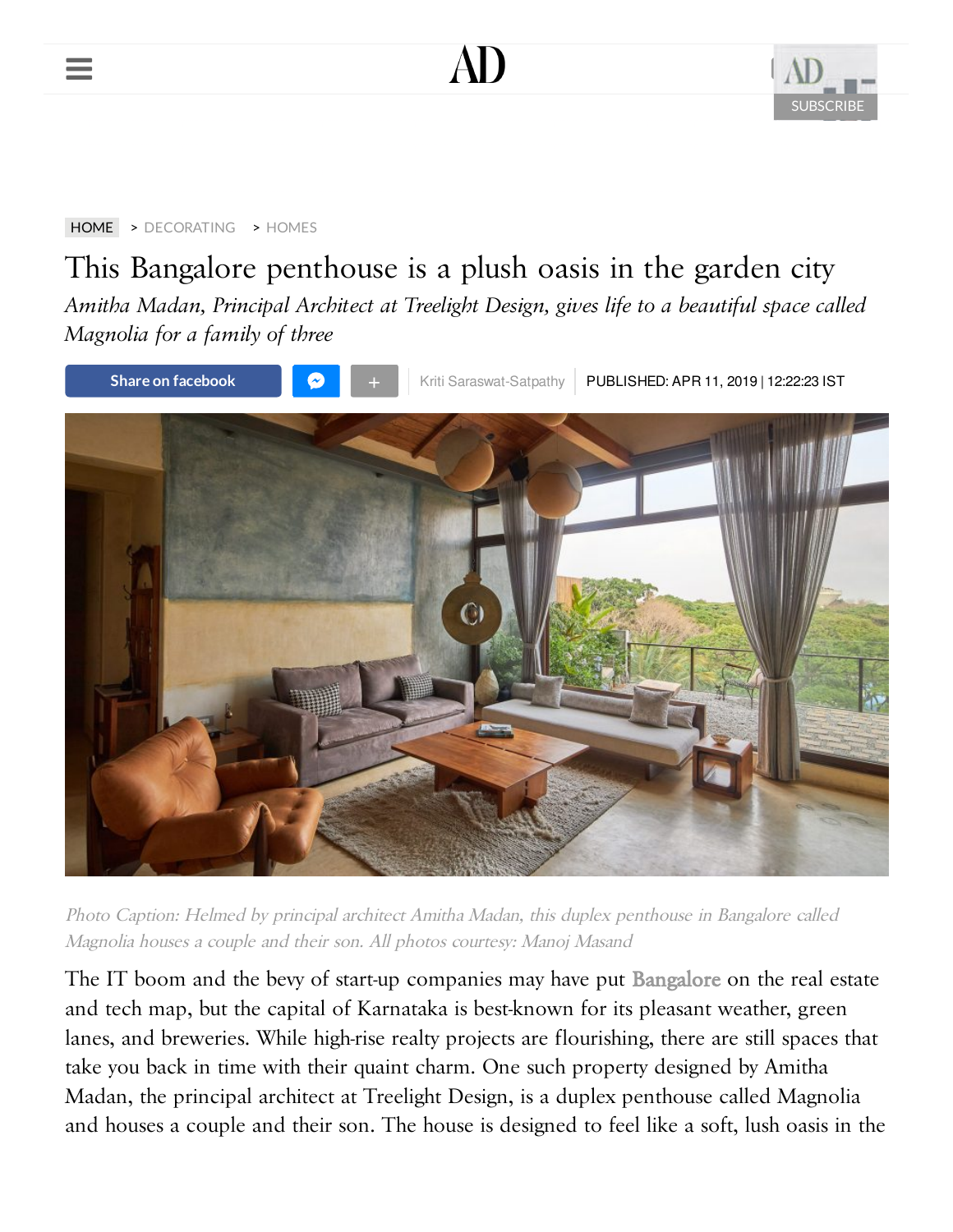garden city and keeping this theme in mind, the larger areas are dedicated to outdoor spaces. Take a virtual tour of this beauty in Bangalore that was completed in eight months.



Photo Caption: The 4,600 sq ft duplex penthouse is a project by Treelight Design

#### **Bangalore Penthouse |Tranquil Haven**

The 4,600-square-foot duplex [penthouse](https://author.architecturaldigest.in/content/bollywood-john-abraham-mumbai-house/) has a living room, dining room, two bedrooms and two decks on the lower level, and a living room, bedroom, and two more decks on the upper level. While the couple resides on the lower level, the son occupies the upper floor. What makes this space distinct from others in the vicinity is its aesthetic appeal that instantly draws your attention. The neutral colour palette blends seamlessly with the natural texture of sandstone, fabric and cement used in various ways in the penthouse.

"The client wanted to have a space that reflected serenity and had a natural flow through the house. They wanted it be a place of tranquility and quiet, a contrast to its surroundings," says Madan about the family's brief to her.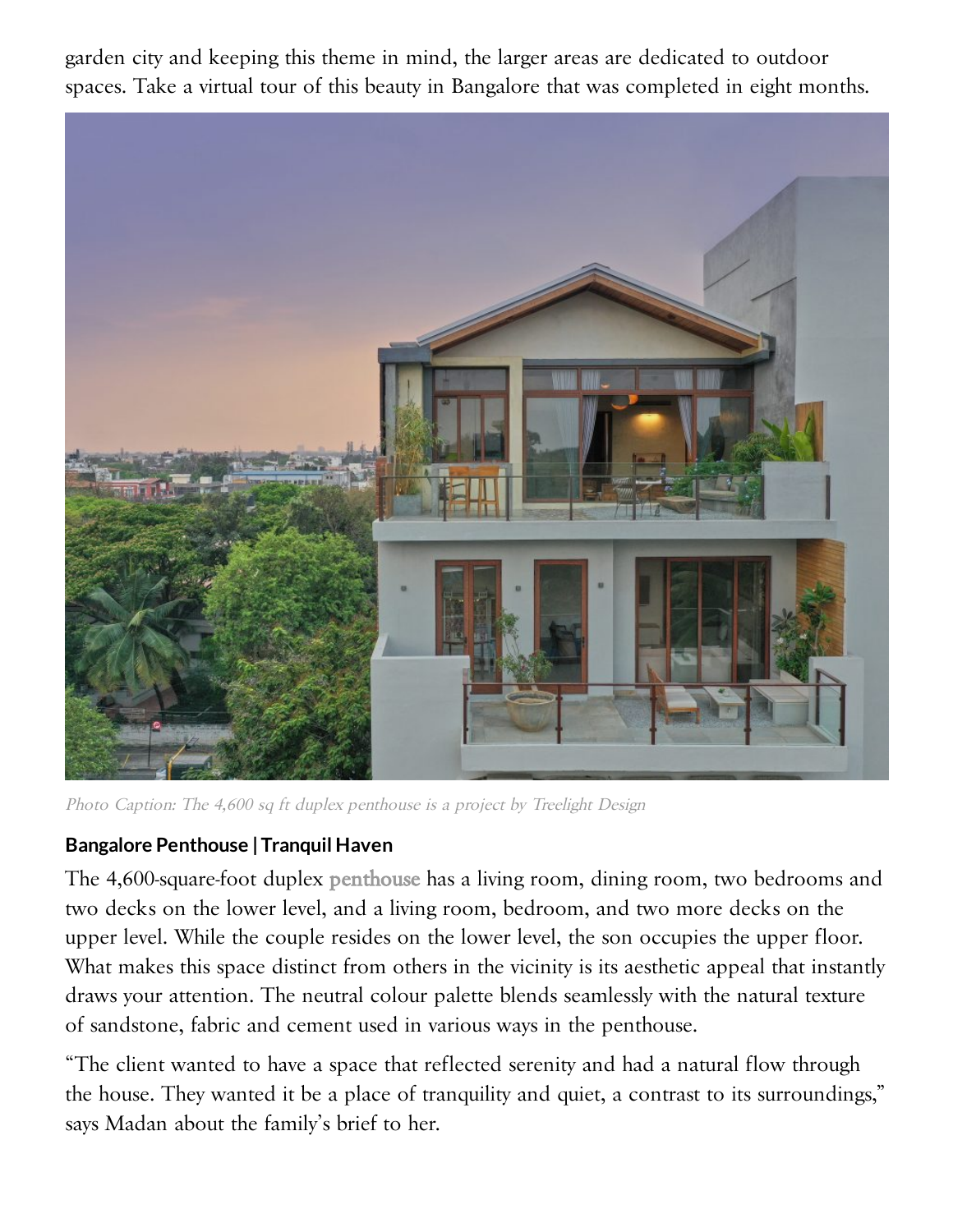

Photo Caption: The neutral colour palette blends with the natural texture of sandstone, textile and cement in this Bangalore penthouse

## **Bangalore Penthouse | Art-Inspired**

Another important design aspect that is a highlight of this Bangalore penthouse is the influence of American abstract-expressionist Mark Rothko. "The upper level has been inspired by Rothko's style of art with pigmented, cement flooring and walls in different, muted colours. This becomes the canvas for wall art like the cross-section of the bark of a tree in the bedroom hand drawn by artist Ashu Gupta in her signature stippling style," adds Madan.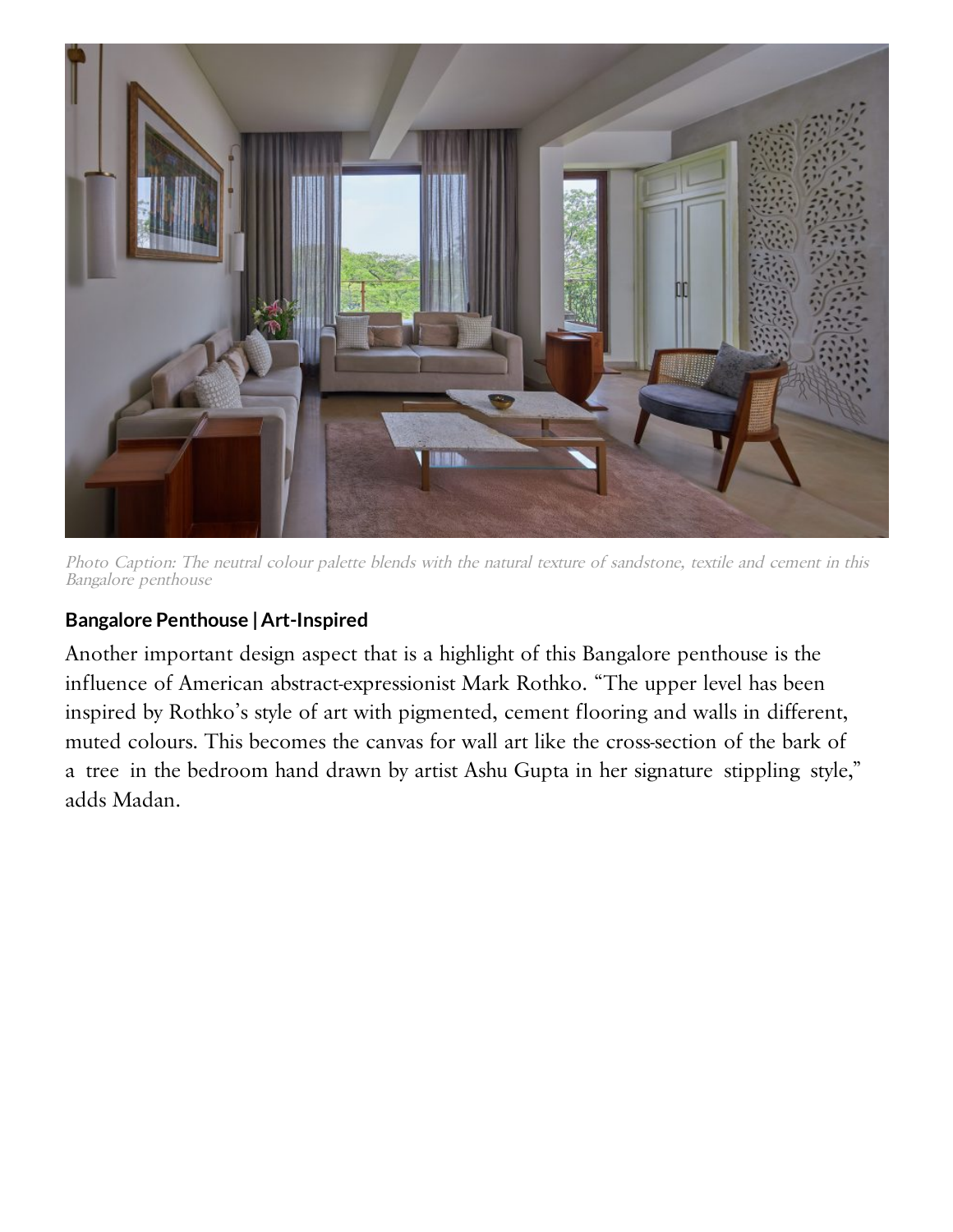

Photo Caption: The cross-section of the bark of a tree, hand drawn by artist Ashu Gupta in the bedroom of this Bangalore penthouse

### **Bangalore Penthouse | Vintage Decor**

The main decor element in the house is the vintage astro-globe sculpture in the living area on the upper level, which is suspended from the ceiling and has been sourced from Jew Town in Fort Kochi. Another interesting feature is the tree of light jali partition between the prayer (puja) room and living section. The intricate detailing of leaf motifs has a wonderful play of patterns in the living area thanks to the prayer room lights being on throughout the day.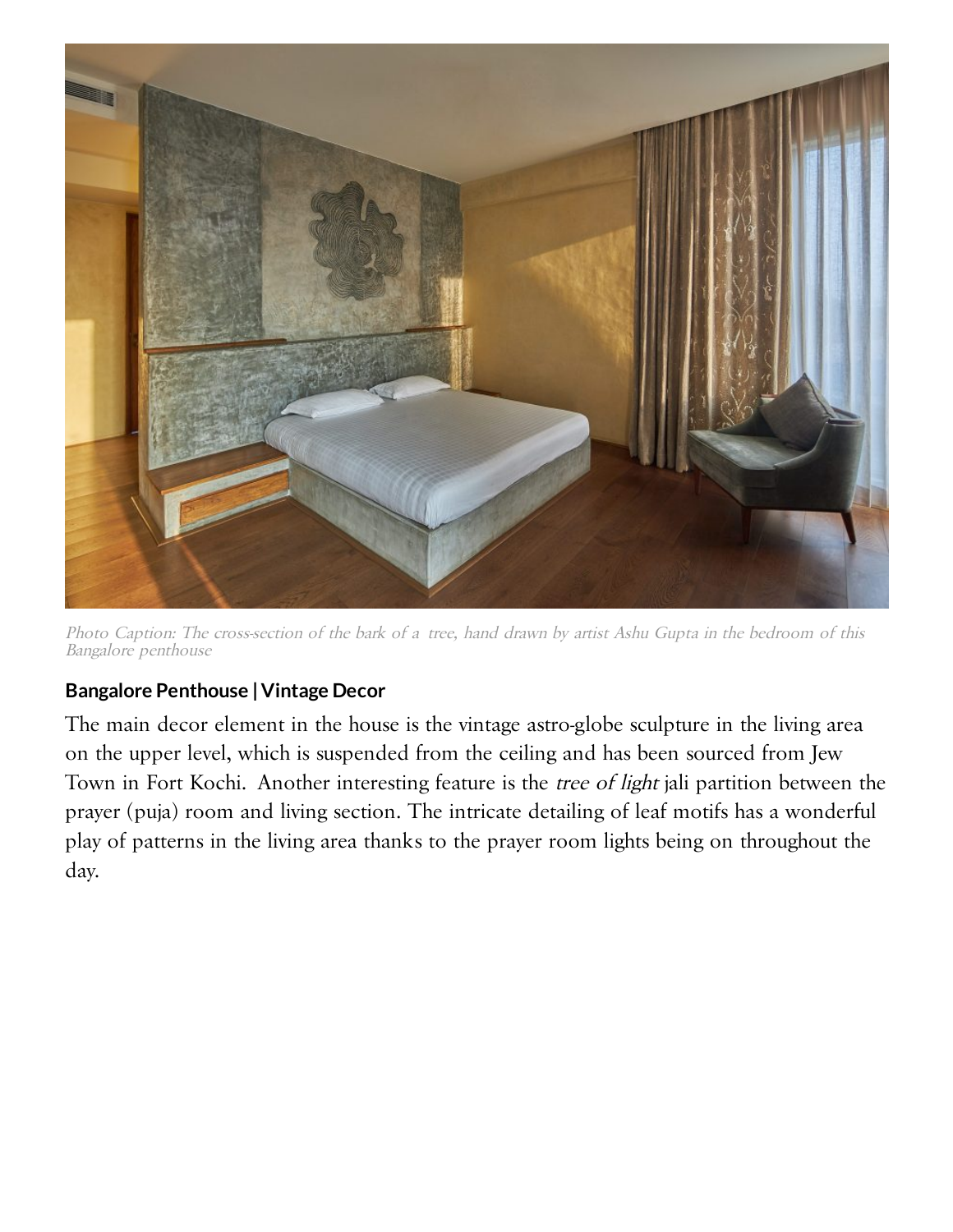

Photo Caption: Another interesting feature is the tree of light jali partition between the prayer room and living section of this Bangalore penthouse

#### **Bangalore Penthouse |Play of Light**

The lighting is designed to create a warm, ambient environment with highlights on certain features like the art and furniture accents, and in some places, the fixture itself is the highlight. All these decorative fixtures have been custom designed in-house, reveals Madan. "We designed the wall lights in the living room, the light installation above the dining area and the yin and yang installation in the upper level living room," she says.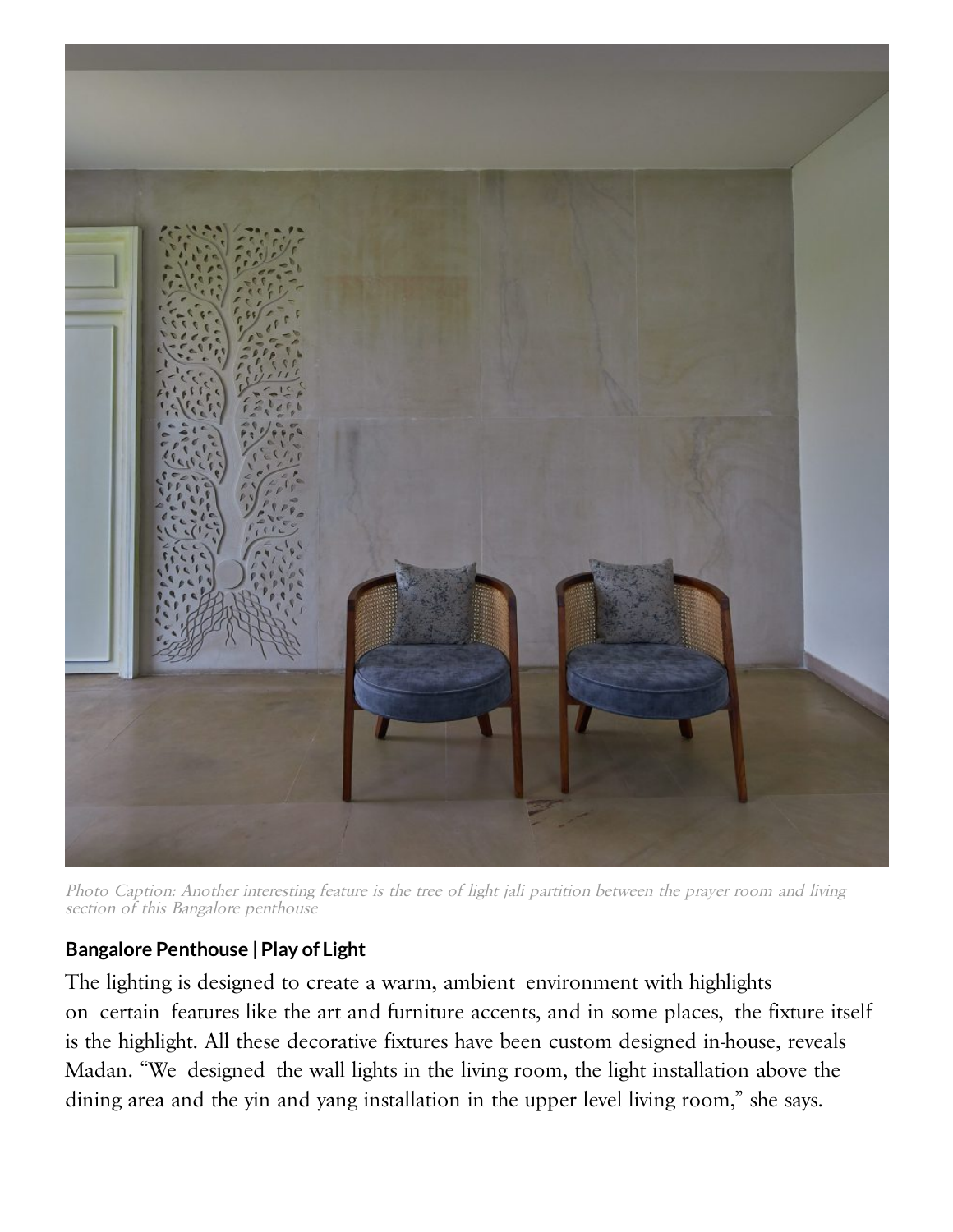

Photo Caption: All the decorative fixtures in the Bangalore penthouse have been custom designed by Treelight Design

## **Bangalore Penthouse | Back to Basics**

Following the client's brief of keeping things natural and organic, the Bangalore penthouse is home to a number of plants, especially in the open deck areas. Even the flooring is intune to match the aesthetics of the space. You'll find sandstone, kota, wood, and pigmented cement flooring in different rooms. The furniture has been custom-made by Magari in Bangalore – be it the log dining table with cane weave chairs, a low daybed, the soft sink-in sofa, or the bean bag.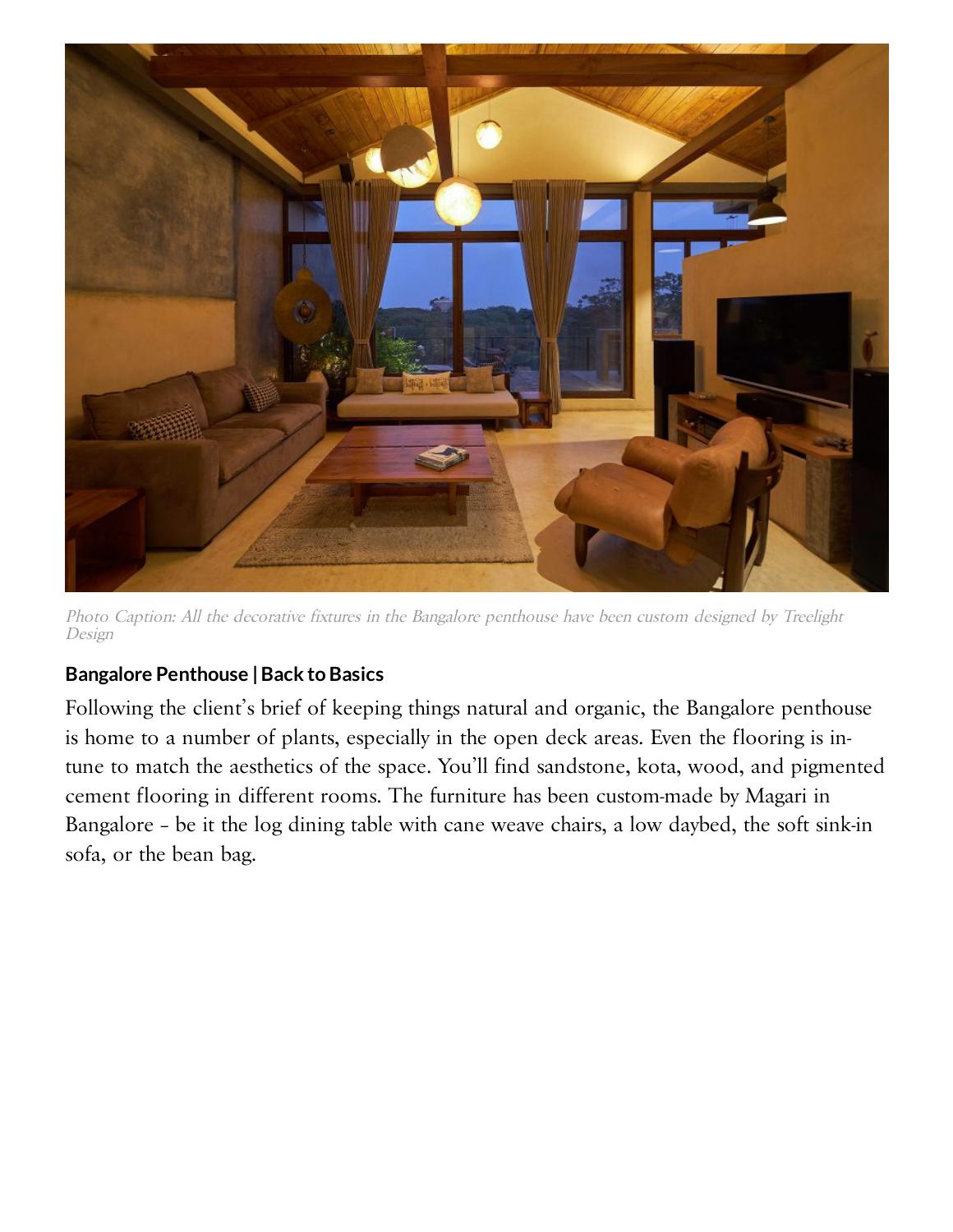

Photo Caption: The furniture in each room has been custom-made by Magari in Bangalore

The most appealing thing about the design of this Bangalore penthouse is the seamless flow of the indoor into the outdoor, making it an apt habitat for the owners, and a space to admire by others.